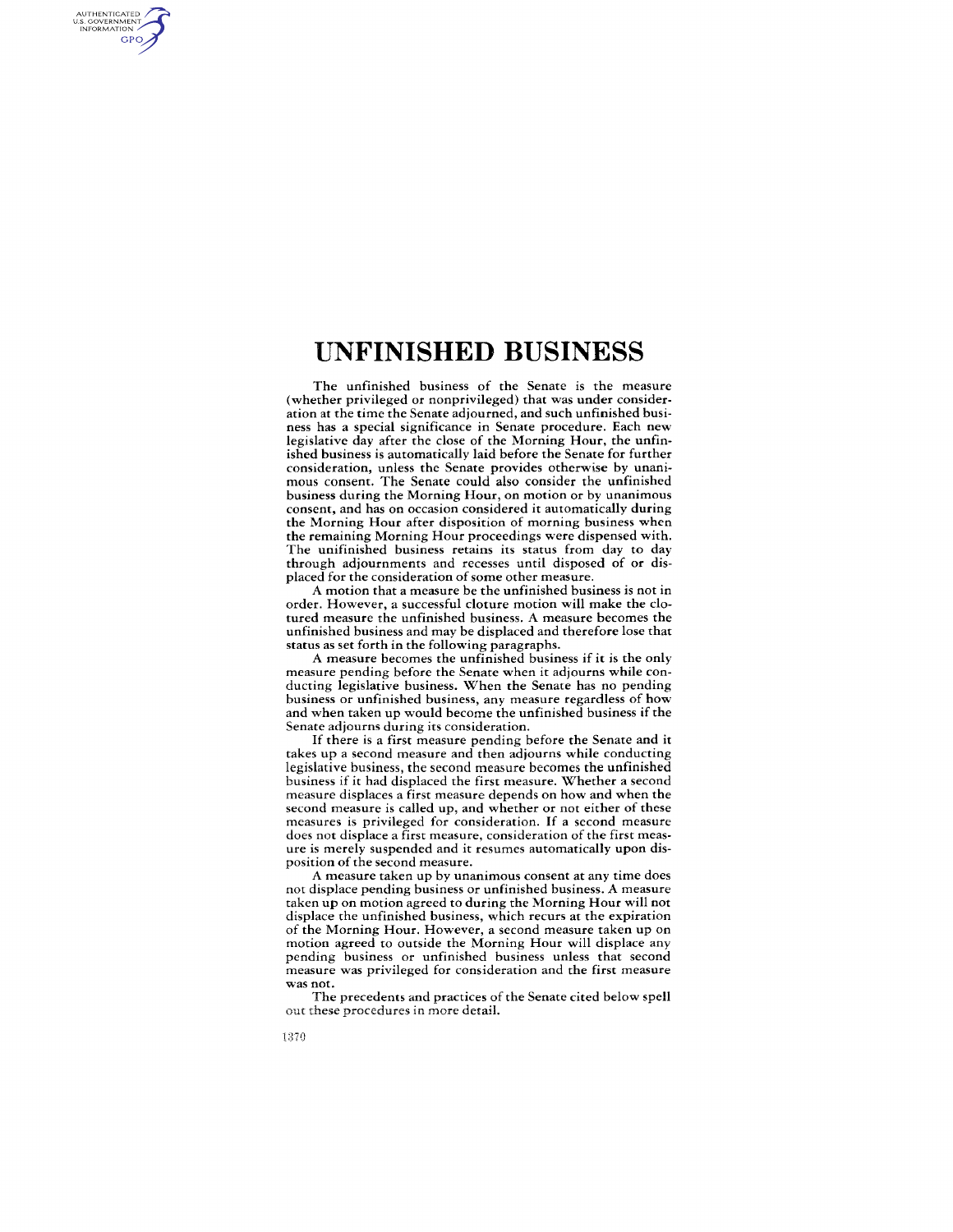# Rule VIII, Paragraph 1

#### [Call of Calendar Before Unfinished Business Until End of Morning Hour]

At the conclusion of the morning business at the beginning of a new legislative day, unless upon motion the Senate shall at any time otherwise order, the Senate shall proceed to the consideration of the Calendar of Bills and Resolutions, and shall continue such consideration until 2 hours after the Senate convenes on such day (the end of the morning hour); and bills and resolutions that are not objected to shall be taken up in their order, and each Senator shall be entitled to speak once and for 5 minutes only upon any question; and an objection may be interposed at any stage of the proceedings, but upon motion the Senate may continue such consideration; and this order shall commence immediately after the call for "other resolutions", or after disposition of resolutions coming "over under the rule", and shall take precedence of the unfinished business and other special orders. But if the Senate shall proceed on motion with the consideration of any matter notwithstanding an objection, the foregoing provisions touching debate shall not apply.

# Rule X, Paragraph 1

#### [Unfinished Business Takes Precedence Over Special Order]

Any subject may, by a vote of two-thirds of the Senators present, be made a special order of business for consideration and when the time so fixed for its consideration arrives the Presiding Officer shall lay it before the Senate, unless there be unfinished business in which case it takes its place on the Calendar of Special Orders in the order of time at which it was made special, to be considered in that order when there is no unfinished business.

#### Adjournment:

Unfinished business will not be disturbed by an adjournment of the Senate.<sup>1</sup>

## Amendment to:

Amendments to unfinished business are in order at the expiration of the Morning Hour or when that unfinished business is laid before the Senate. 2

<sup>1</sup> *See* Feb. 24, 1954,83-2, *Record,* p. 2218.

<sup>2</sup> May 14, 1962, 87-2, *Record,* pp. 8285, 8298.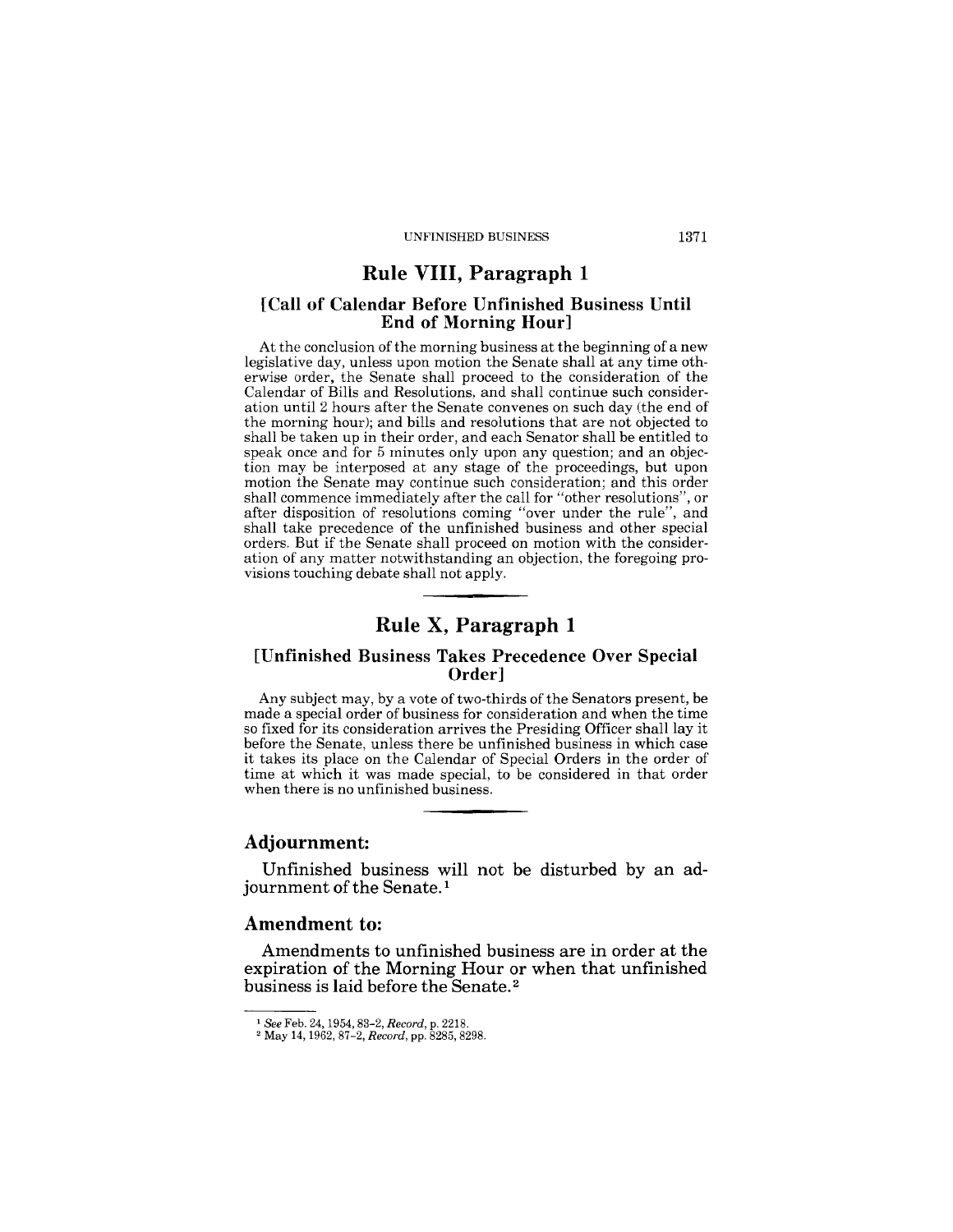#### 1372 SENATE PROCEDURE

An amendment to unfinished business, pending when unfinished business is displaced, will, if the latter is again taken up for consideration, be the pending question. 3

# **Conference Reports Take Precedence Over Unfinished Business:**

*See* "Precedence Over Other Business," pp. 473-474.

## **Consideration and Definition of Unfinished Business:**

*See also* "Consideration of Appropriation Bills," pp. 157-158; "Consideration, Question of," pp. 655-682; "Lay Aside Temporarily," pp. 902-904; "Privileged Business," which merely suspends the unfinished business, pp. 1034-1037; "Resolutions," pp. 1202-1213; a conference report, "Suspends Other Business But Does Not Displace," pp. 474-475.

After the conclusion of the morning business, the unfinished business, or any bill on the Calendar<sup>4</sup> may be taken up on motion during the Morning Hour,<sup>5</sup> except on Mondays. According to most of the early precedents, the unfinished business did not automatically come before the Senate on a new legislative day prior to the expiration of the Morning Hour.6 However, in several recent instances, the unfinished business was automatically laid before the Senate by the Chair prior to the expiration of the Morning Hour.<sup>7</sup> The Chair has laid the unfinished business before the senate at the close of morning business, even though the Morning Hour had not yet expired, when the Senate convened on a new legislative day, pursuant to an order that limited the time for morning business to twenty minutes, waived the call of the calendar and barred resolutions and motions from coming over, under the rule. 8 When the Senate was considering another bill brought up by unanimous consent during the Morning

<sup>3</sup>*See* Mar. 24. 1960, 86-2, *Record,* pp. 6469-71; June 21,1962,87-2, *Record,* p. 11274.

<sup>&</sup>lt;sup>4</sup> See Apr. 28, 1914, 63-2, Record, p. 7357.<br>
<sup>5</sup> See Dec. 10, 1941, 77-1, Record, p. 9605.<br>
<sup>8</sup> Feb. 1, 1910, 61-2, Record, pp. 1331-32; Apr. 3, 1939, 76-1, Record, p. 3687; Dec. 10,<br>
<sup>8</sup> Feb. 1, 1910, 61-2, Record, pp.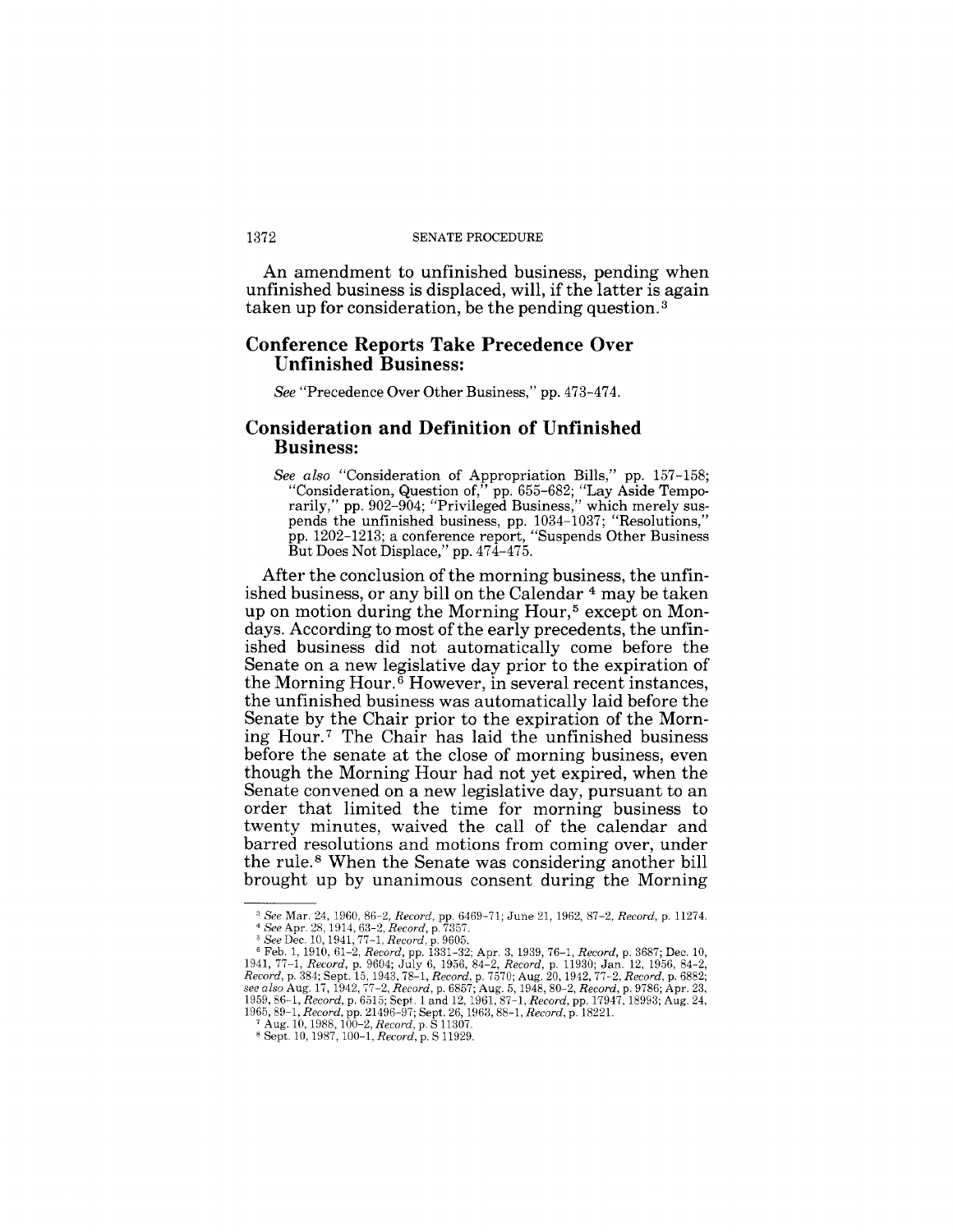Hour, the Chair indicated in response to an inquiry that the unfinished business was the regular order. 9

After the transaction of morning business or the expiration of 1 hour after the Senate convenes following an adjournment, it is in order to proceed to the consideration of the unfinished business,  $10$  except on Mondays.

In 1958, an order was made by unanimous consent, when there was both unfinished business and pending business, that the consideration of the latter when taken up in the Morning Hour should not be interrupted by the expiration of that period.<sup>11</sup>

The call of the Calendar under Rule VIII ends with the expiration of the Morning Hour,  $12$  or after the expiration of two hours, but can be proceeded with by unanimous consent,13 and the bill then before the Senate does not necessarily become the unfinished business. 14

The unfinished business is not displaced by a bill or resolution taken up in the Morning  $\tilde{H}$ our,<sup>15</sup> but is automatically laid before the Senate at the expiration of the Morning Hour.16 However, the unfinished business is displaced by the adoption of a motion to proceed to another measure made in the Morning Hour but agreed to outside the Morning Hour.17

The consideration of a bill taken up on motion during the Morning Hour gives way to the unfinished business at the end of two hours; 18 but when there is no unfinished business, the consideration of a bill taken up on motion during the Morning Hour continues after that hour unless later displaced on motion. 19

The consideration of a conference report, brought up during the Morning Hour has been interrupted at the end

<sup>&</sup>lt;sup>9</sup> See Aug. 10, 1988, 100-2, Record, pp. S 11307-08.<br><sup>10</sup> See Aug. 24, 1965, 89-1, Record, pp. 21496-97.<br><sup>11</sup> Apr. 28, 1958, 85-2, Record, pp. 7466.<br><sup>12</sup> June 15, 1936, 74-1, Journal, p. 392, Record, p. 9342; Mar. 8, 1939

<sup>79–2,</sup> Journal, p. 511.<br>
<sup>13</sup> Jan. 30, 1935, 74–1, Record, p. 1222; Jan. 20, 1932, 72–1, Journal, p. 165; Feb. 7,<br>
1935, 74–1, Journal, p. 102, Record, p. 1651.<br>
<sup>14</sup> Mar. 19, 1928, 70–1, Journal, p. 278.<br>
<sup>15</sup> Mar. 21, 19

July 17,1912,62-2, *Record,* p. 9166; June 6,1930, 71-2, *Record,* p. 10172. 16 Mar. 21, 1914,63-2, *Record,* p. 5219; *see also* July 17, 1912,62-2, *Record,* p. 9166;

Mar. 24, 1960, 86-2, *Record,* pp. 6469-71. 17 Sept. 11, 1987, 100-1, *Record,* pp. S 11991-93; Sept. 15,1987,100-1, *Record,* pp. S

<sup>12070-71.</sup> 

<sup>18</sup>*See* Feb. 26, 1927, 69-2, *Record,* p. 4901; Apr. 28, 1914, 63-2, *Record,* p. 7357. 19 *See* Mar. 30,1960,86-2, *Record,* p. 6931.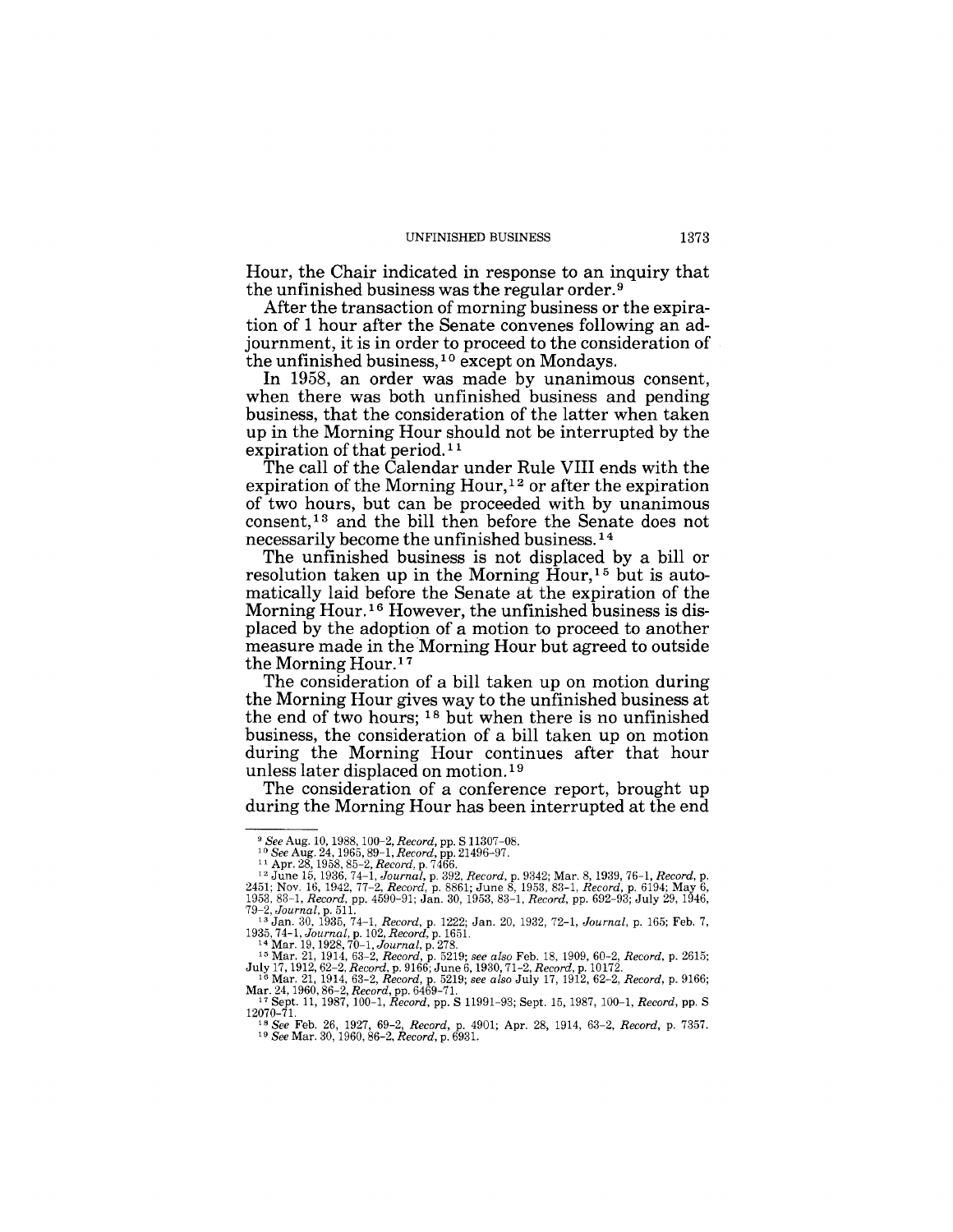of the Morning Hour to lay before the Senate its unfinished business.<sup>20</sup>

If the unfinished business is temporarily laid aside by unanimous consent for the consideration of another matter it may again be brought before the Senate upon a demand for the regular order.<sup>21</sup>

The unfinished business is automatically laid before the Senate 2 hours after the Senate convenes following an adjournment unless superseded by more privileged business at that hour. For details on precedents relative to this procedure, *see* "Motions for Consideration, Out of Order," pp. 672-673; "Bills and Resolutions Brought Up on Motion To Consider," pp. 658-661; "Displacement of Pending or Unfinished Business," pp. 664-669; "Procedure in the Morning Hour," pp. 930-933.

Where the unfinished business is laid aside by unanimous consent for the consideration of another matter, and the Senate adjourns, the unfinished business will be laid down at the expiration of the Morning Hour following adjournment; it might be laid aside by unanimous consent again for a call of the Calendar, and/or for the consideration of other matters.<sup>22</sup>

The unfinished business may be taken up on motion during the Morning Hour.<sup>23</sup>

The rejection in the Morning Hour of a motion to take up a bill which had previously been made the unfinished business does not affect the status of such bill as unfinished business.<sup>24</sup>

The consideration of a measure taken up on motion in the Morning Hour, as distinct from being taken up on motion over an objection during a call of the Calendar,<sup>25</sup> continues beyond the Morning Hour when there is no unfinished business,<sup>26</sup> and upon adjournment will

<sup>20</sup> June 11, 1906, 59-1, *Record,* p. 8246; Aug. 7, 1912, 62-2, *Record,* p. 10341.

<sup>&</sup>lt;sup>21</sup> Apr. 14, 1938, 75–3, *Record*, p. 5389.<br><sup>22</sup> May 20 and 23, 1949, 81–1, *Record,* pp. 6537, 6621.

*<sup>23</sup> See* Dec. 10, 1941, 77-1, *Record,* p. 9605; Apr. 23, 1959, 86-1, *Record,* p. 6515. *24 See* Sept. 22, 1950, 81-2, *Record,* p. 15489.

<sup>&</sup>lt;sup>25</sup> Mar. 19, 1928, 70-1, *Journal*, p. 278, *Record*, p. 4970; June 25, 1914, 63-2, *Record*, p. 11099; May 9, 1944, 78-1, *Record*, p. 4179; *see also* Mar. 27, 1939, 76-1, *Record*, pp. 335-36; Apr. 17, 1951, 82-1, *Re*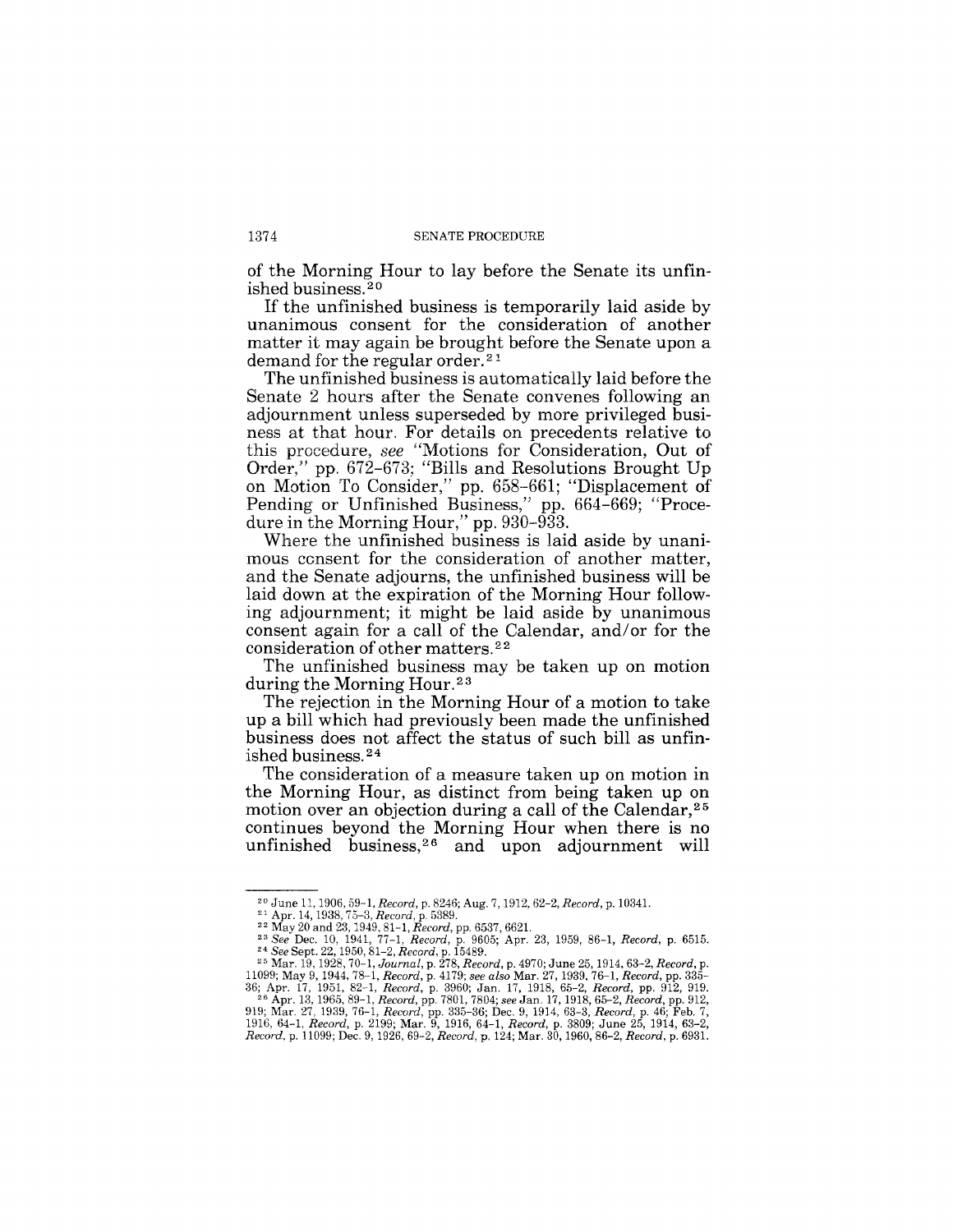become the unfinished business, unless displaced on motion in the meantime. 27

A measure taken up on motion during the Morning Hour does not necessarily become the unfinished business after the expiration of two hours on a new legislative day; 28 but a bill taken up on motion in the Morning Hour, when there is no unfinished business, and consideration of which is interrupted at the expiration of two hours by an executive session does not become the unfinished business automatically,<sup>29</sup> but becomes the unfinished business upon adjournment of the Senate as in legislative session at the conclusion of the executive session,<sup>30</sup> or if its consideration is resumed after the Morning Hour in legislative session and not finished when the Senate adjourns. 31

The Voting Rights bill in 1965 was motioned up during the Morning Hour when no debate was in order and when there was no unfinished business, and its consideration was continued for the remainder of the day; it thus became the unfinished business following the adjournment. 32

A bill taken up on motion after the Morning Hour becomes the unfinished business if not disposed of before an adjournment. 33

The election of a chairman of the Committee on Interstate Commerce not having been determined on the first day of its consideration, was regarded by the Senate as unfinished business until disposed of, and the matter was held to be debatable.<sup>34</sup>

Unfinished business cannot be made by a resolution of the Senate,  $35$  nor on motion,  $36$  but is the business that is pending at the close of a day's session upon adjournment.<sup>37</sup> When there is pending business and no unfin-

<sup>27</sup>*See* Feb. 7, 1916,64-1, *Record,* p. 2199; Dec. 9, 1926, 69-2, *Record,* p. 124; June 25, *1914,63-2, Record,* p. 11099. *28 See* Jan. 21, 1914, 63-2, *Record,* p. 2019.

<sup>&</sup>lt;sup>29</sup> Sept. 23 and 24, 1919, 66-1, Record, pp. 5769, 5840.<br><sup>30</sup> Jan. 7, 1927, 69-2, Journal, p. 68, Record, pp. 1215-18.<br><sup>31</sup> Sept. 23 and 24, 1919, 66-1, Record, pp. 5769, 5840.<br><sup>32</sup> Apr. 13, 1965, 89-1, Record, pp. 7801, *1914,63-2, Record,* p. 5223. 34 Dec. 11 and 19, 1923, 68-1, *Journal,* pp. 46, 70, *Record,* pp. 234, 428. 35 Aug. 25, 1916, 64-1, *Record,* p. 13192.

<sup>36</sup> Jan. 30, 1917, 64-2, *Record,* p. 2221; *see also* Dec. 11, 1916, 64-2, *Record,* p. 153. *37 Ibid.*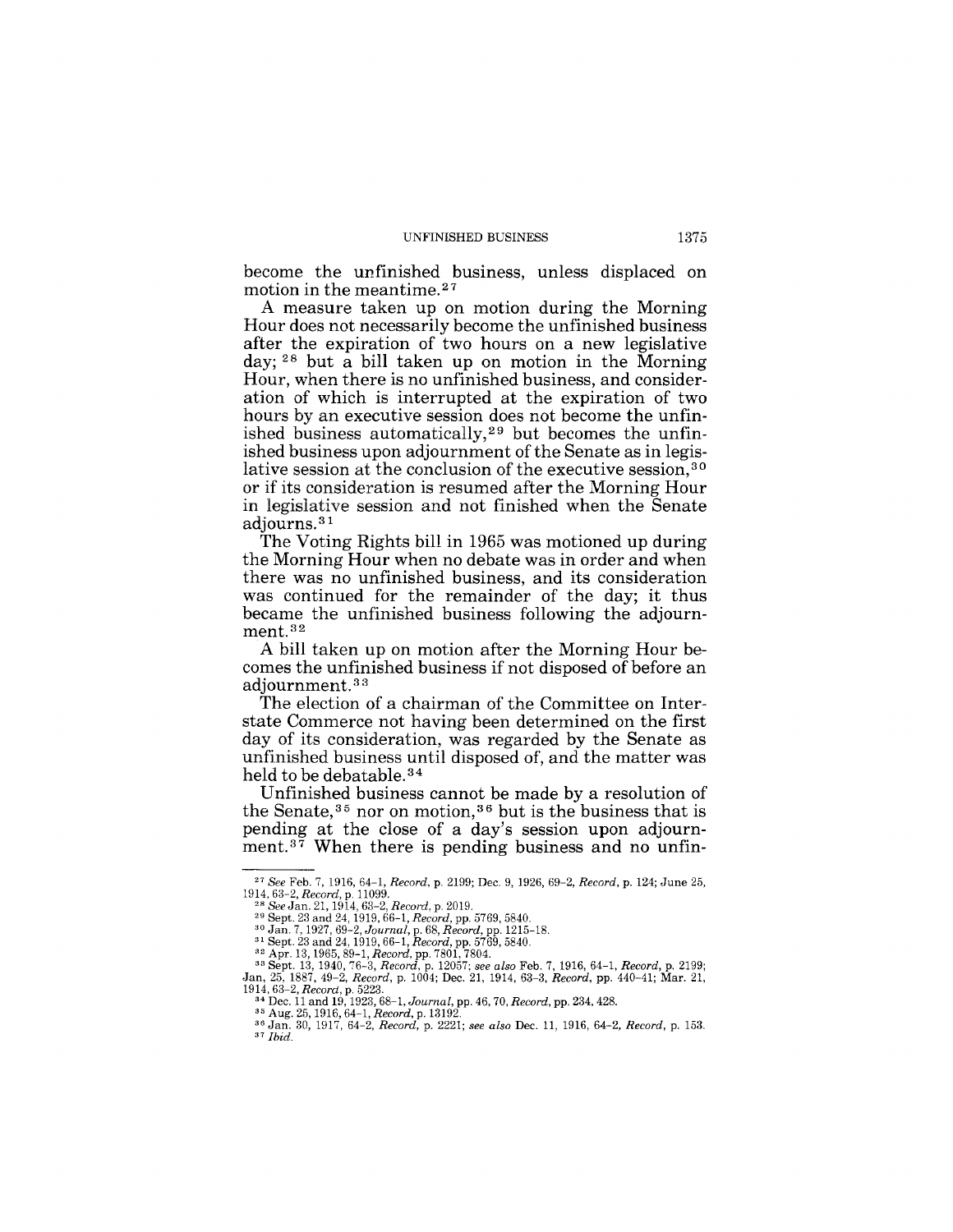ished business and the Senate adjourns briefly, following a recess from the previous day, that pending business becomes the unfinished business. 38

A bill cannot be made unfinished business of the Senate by motion,39 but becomes such, by operation of the rules, when taken up on motion and is under consideration at adjournment; 40 unfinished business is determined by the condition that exists at the time of adjournment of the Senate. 41 Therefore, if the Senate adjourns during a period for the transaction of morning business, a measure which is the pending business does not become the unfinished business, but retains its status and the pending business, since it is not under consideration at the adjournment.<sup>42</sup>

A matter may, by unanimous consent, be taken up for consideration in the Morning Hour and become the unfinished business upon adjournment at the end of the day.43

A bill cannot, by unanimous consent, be made unfinished business upon the disposition of a special order; unanimous consent may be given to proceed to the consideration of a bill following the disposition of a special order.44

A resolution taken up on motion and subsequently by unanimous consent passed over without prejudice for another matter is given the status of unfinished business upon adjournment of the day's session and may be temporarily laid aside later by unanimous consent for the consideration of another measure.<sup>45</sup>

A bill taken up by unanimous consent becomes the pending business on the taking of a recess when there is no unfinished business. <sup>46</sup>

Under a unanimous consent agreement to proceed to the consideration of a Senate resolution at the conclusion of morning business and vote thereon, the unfinished business will not be laid before the Senate until the resolution has been disposed of.47

<sup>&</sup>lt;sup>38</sup> June 21, 1979, 96–1, *Record,* p. 15866.<br><sup>39</sup> May 28, 1920, 66–2, *Record,* p. 7782.<br><sup>40</sup> Feb. 1, 1910, 61–2, *Record,* pp. 1331–32; *see also Feb. 16, 1910, 61–2, Record, p. 1964.*<br><sup>41</sup> May 28, 1920, 66–2, *Record,*

<sup>&</sup>lt;sup>42</sup> See Sept. 15, 1987, 100-1, Record, S 12063.<br><sup>43</sup> May 8, 1911, 62–1, Record, p. 1074.<br><sup>44</sup> June 3, 1924, 68–1, Record, p. 10283.<br><sup>45</sup> Mar. 27, 28 and 30, 1939, 76–1, Record, pp. 3325, 3400-01, 3513.<br><sup>45</sup> Mar. 27, 28 a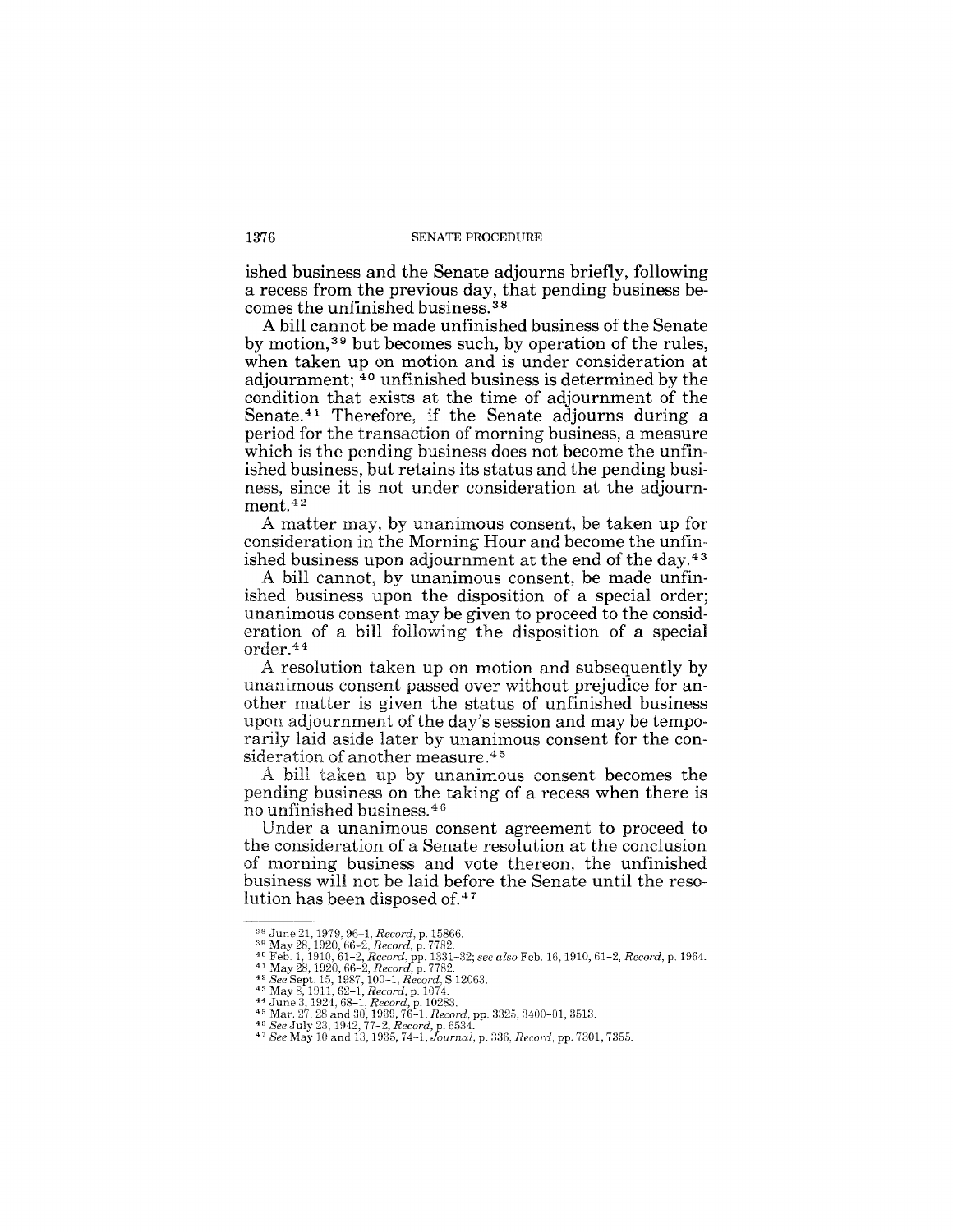#### UNFINISHED BUSINESS 1377

While a bill is under consideration by the Senate, a motion to make another bill the unfinished business is not in order. <sup>48</sup>

While a matter, or unfinished business, is pending before the Senate, a motion to proceed to the consideration of another matter on the Calendar is in order. <sup>49</sup>

## **Debate of Motion To Consider, To Displace Unfinished Business**

*See* "Consideration of Bills or Resolutions, Debate of," p. 733; "Consideration, Question of," pp. 733-734.

#### **Debate of Pending or Unfinished Business:**

*See* "Debate," pp. 716-797.

#### **Displacement of Unfinished Business:**

*See* "Applicability of a Cloture Motion-Pending Business," pp. 300-304; "Displacement of Pending or Unfinished Business," pp. 664-669; "Suspends Other Business But Does Not Displace," pp. 474-475.

## **Executive Business, No Effect on Status of Unfinished Business:**

*See* "Displacement of Pending or Unfinished Business," pp. 664- 669; "Privileged Business," pp.1034-1037.

## **Laid Aside by Unanimous Consent, Brought Back by Call for Regular Order:**

*See* "Displacement of Pending or UnfInished Business," pp. 664- 669.

# **Laid Down After Two Hours, Unfinished Business:**

The unfinished business is laid before the Senate at the expiration of two hours after the Senate convenes following an adjournment on each legislative day. *See* "Consideration and Definition of Unfinished Business," pp. 1372- 1377.

<sup>48</sup> Jan. 18, 1922,67-2, *Record,* p. 1224. 49 Feb. 25, 1927, 69-2, *Journal,* p. 234, *Record,* pp. 4820-21.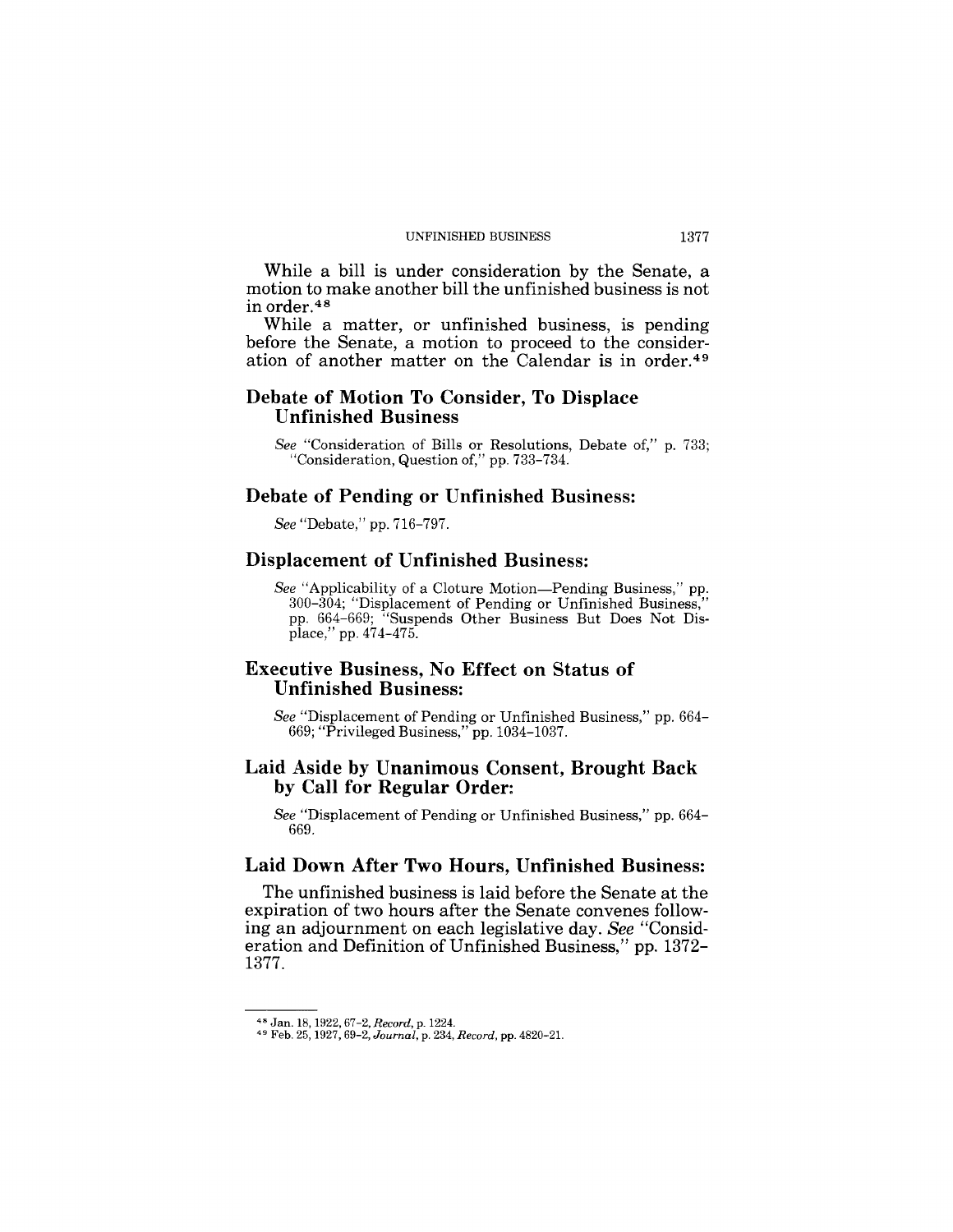#### Lay **Aside Temporarily, Motion for, Not in Order:**

*See* "Displacement of Pending or Unfinished Business," pp. 664- 669; "Lay Aside Temporarily," pp. 902-904.

#### **Laying Before Senate of Unfinished Business Does Not Take Senator Speaking Off the Floor:**

*See* "Debate," "Interruption of Senator Who Has the Floor Is Not Allowed-Except by His Consent," pp. 749-753.

## **Postpone Unfinished Business:**

A motion to postpone the unfinished business indefinitely or to a day certain is in order.50

Unfinished business, the consideration of which has been postponed by unanimous consent to a day certain, will not be displaced by a bill taken up in the meantime on motion. 51

#### **Precedence of Unfinished Business:**

*See also* "Precedence Over Other Business," pp. 473-474; "Privileged Business," pp. 1034-1037; "Special Orders," pp. 1258- 1264; "Suspends Other Business But Does Not Displace," pp. 474-475.

The unfinished business of the Senate takes precedence over a special order. 5 2

The President pro tempore, in 1924, held that a special order over which the unfinished business had priority should be laid before the Senate upon the disposition of the unfinished business. 5 3

A motion to reconsider the vote of a previous action is not privileged as to its consideration, and is superseded at the expiration of the Morning Hour by the unfinished business. 54

A message from the House may, under the rule, be laid before the Senate when unfinished business is pending; <sup>55</sup> or a bill received from the House of Representatives may be laid before the Senate at any time, and takes precedence over unfinished business.<sup>56</sup>

 $^{50}$  Aug. 5, 1886, 49–1, *Record*, p. 8012.<br> $^{51}$  Feb. 26, 1936, 74–2, *Journal*, p. 113, *Record*, p. 2833.<br> $^{52}$  Feb. 13, 1884, 48–1, *Record*, p. 1080; *see also Ja*n. 25,<br> $^{53}$  May 26 and June 2, 1924, 68–1, *Rec Record,* p. 1004.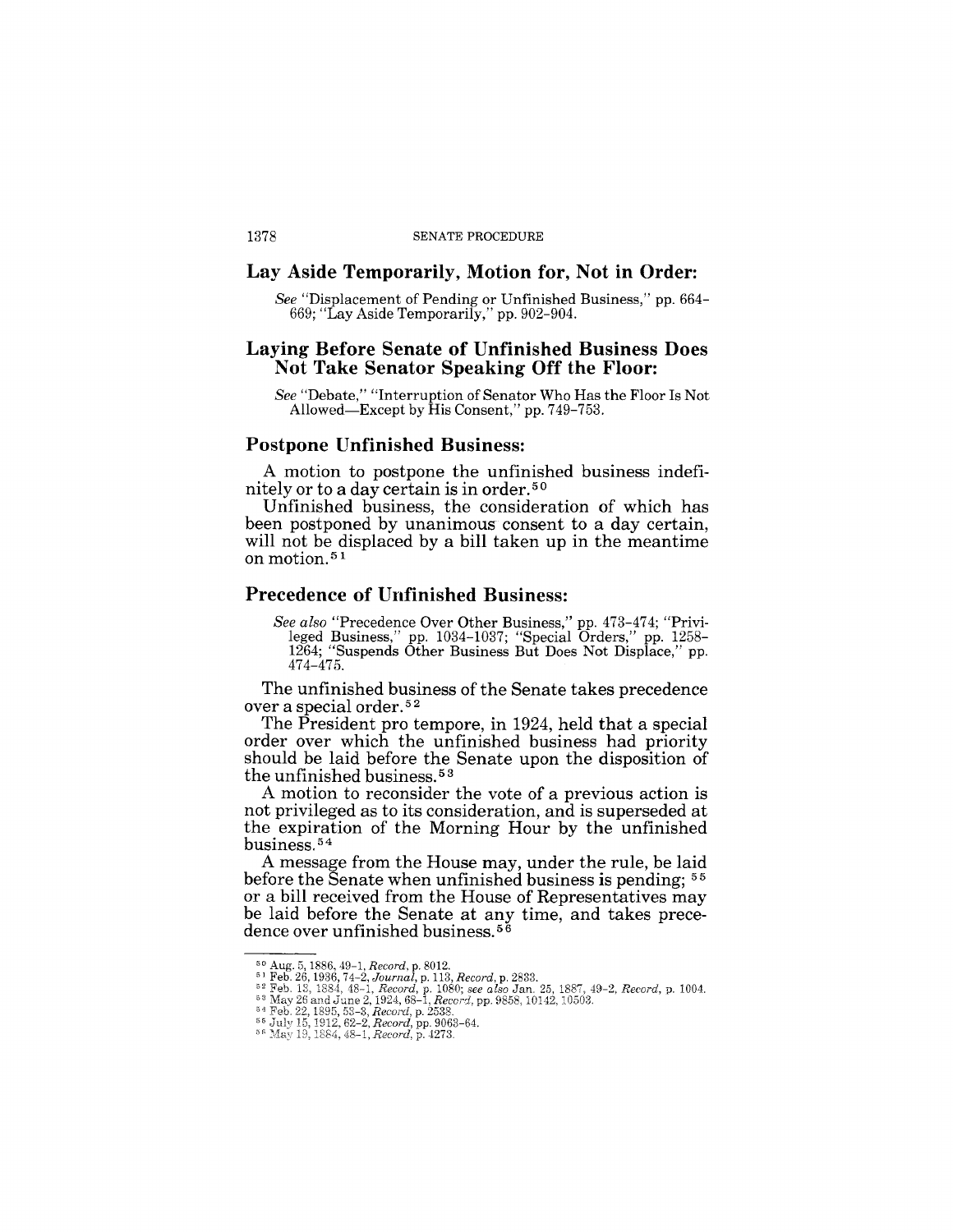#### UNFINISHED BUSINESS 1379

While unfinished business is pending, a resolution can only be submitted by unanimous consent.<sup>57</sup>

A Senator having the floor during the consideration of unfinished business may move to reconsider the vote on a conference report.<sup>58</sup>

A bill does not lose its right as unfinished business in consequence of an order of the Senate providing for memorial exercises in tribute to deceased Members. 59

While unfinished business is pending, a motion to proceed to the consideration of a general appropriation bill is not a privileged or preferential motion. 60

## Privileged Business Does Not Displace Unfinished Business-It Only Suspends Its Consideration:

*See* "Displacement of Pending or Unfinished Business," pp. 664- 669; "Privileged Business," pp. 1034-1037; "Status of Bill Unaffected by Memorial Service," p. 916; "Suspends Other Business But Does Not Displace," pp. 474-475.

## Quorum, Unfinished Business Not Affected by Adjournment in Absence of:

*See* "Unfinished Business Not Affected by Adjournment in Absence of Quorum," p. 1074.

#### Recess, Stays Before Senate:

*See* "Recess-Business Following a Recess of Senate," p. 840; "Business Pending Not Affected by a Recess," p. 1083.

### Regular Order, Call for, Brings Unfinished Business Back Before Senate:

*See* "Displacement of Pending or Unfinished Business," pp. 664- 669.

# Resolutions Cannot Be Used To Make Unfinished Business:

*See* "Unfinished Business, Effect of a Resolution on," p. 1212.

<sup>&</sup>lt;sup>57</sup> Mar. 31, 1939, 76–1, *Record*, p. 3619,<br><sup>58</sup> Feb. 27, 1915, 63–3, *Journal*, p. 156, *Record*, pp. 4812–14.<br><sup>59</sup> See Dec. 12, 1914, 63–3, *Record*, pp. 139–41.<br><sup>50</sup> Feb. 4, 1938, 75–3, *Record*, p. 1498.